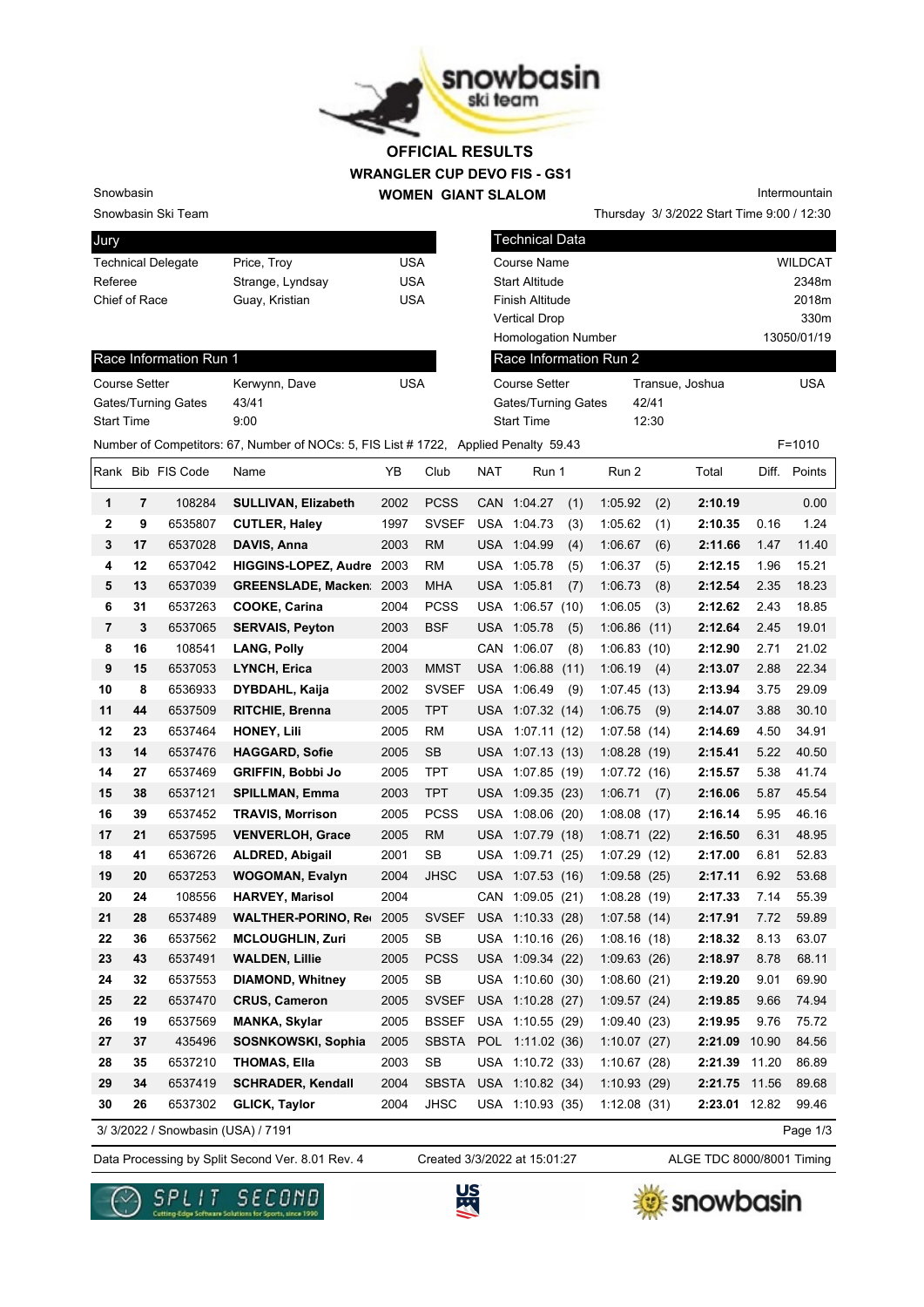## **WRANGLER CUP DEVO FIS - GS1 WOMEN GIANT SLALOM OFFICIAL RESULTS**

Intermountain

Thursday 3/ 3/2022 Start Time 9:00 / 12:30

|    |    | Rank Bib FIS Code | Name                         | YB.  | Club         | <b>NAT</b> | Run 1            | Run 2           | Total                | Diff. | Points       |
|----|----|-------------------|------------------------------|------|--------------|------------|------------------|-----------------|----------------------|-------|--------------|
| 31 | 49 | 108657            | <b>COPPING, Katyanna</b>     | 2005 |              | <b>CAN</b> | 1:11.31(37)      | 1:11.95(30)     | 2:23.26 13.07 101.40 |       |              |
| 32 | 46 | 6537343           | <b>EBERLE, Claire</b>        | 2004 | <b>TPT</b>   | USA        | 1:12.46(40)      | 1:12.10(32)     | 2:24.56              | 14.37 | 111.48       |
| 33 | 51 | 6537298           | FLOOD, Jordan                | 2004 | <b>SBSTA</b> |            | USA 1:12.16 (39) | 1:12.92(34)     | 2:25.08              |       | 14.89 115.52 |
| 34 | 67 | 6537641           | <b>WILLIAMS, Ella</b>        | 2004 | <b>SBSTA</b> | USA        | 1:13.88(46)      | 1:12.28(33)     | 2:26.16              |       | 15.97 123.89 |
| 35 | 48 | 6537278           | TAL, Noga                    | 2004 | <b>MRT</b>   |            | USA 1:12.53 (41) | 1:13.90(39)     | 2:26.43 16.24 125.99 |       |              |
| 36 | 57 | 6537496           | <b>PETERS, Emery</b>         | 2005 | <b>PCSS</b>  | <b>USA</b> | 1:13.11(43)      | 1:13.35(36)     | 2:26.46              |       | 16.27 126.22 |
| 37 | 56 | 108660            | <b>TRIGG, Eloise</b>         | 2005 |              |            | CAN 1:14.02 (47) | 1:13.45(37)     | 2:27.47 17.28 134.06 |       |              |
| 38 | 64 | 6537529           | DAVIS, Piper                 | 2005 | MHA          | USA        | 1:14.67(50)      | 1:12.92(34)     | 2:27.59              |       | 17.40 134.99 |
| 39 | 62 | 6537499           | <b>MENGASON, Hayden</b>      | 2005 | <b>RM</b>    |            | USA 1:13.31 (44) | 1:14.34(40)     | 2:27.65 17.46 135.45 |       |              |
| 40 | 47 | 6537545           | <b>BROWN, Lili</b>           | 2005 | <b>BSSEF</b> |            | USA 1:14.15 (48) | 1:13.62(38)     | 2:27.77              |       | 17.58 136.38 |
| 41 | 53 | 6537361           | <b>GREGORY, Sadie</b>        | 2004 | <b>SB</b>    |            | USA 1:14.59 (49) | 1:14.55(41)     | 2:29.14 18.95 147.01 |       |              |
| 42 | 66 | 6537618           | <b>FLIGOR, Laura</b>         | 2005 | <b>SBSTA</b> | USA        | 1:16.71(51)      | 1:15.05(42)     | 2:31.76 21.57 167.34 |       |              |
| 43 | 61 | 6537505           | <b>THOM, Erin</b>            | 2005 | <b>SB</b>    | <b>USA</b> | 1:17.14(52)      | 1:17.16(43)     | 2:34.30              |       | 24.11 187.04 |
| 44 | 59 | 6537587           | <b>FORBES, Coral</b>         | 2005 | <b>MHA</b>   | <b>USA</b> | 1:17.70<br>(53)  | 1:17.33(44)     | 2:35.03              |       | 24.84 192.71 |
| 45 | 65 | 6537344           | <b>TETI, Mary</b>            | 2004 | <b>SBSTA</b> | <b>USA</b> | 1:19.01<br>(54)  | 1:17.59(45)     | 2:36.60              |       | 26.41 204.89 |
| 46 | 68 | 45500             | <b>TEEN, Shiloh Rose Vis</b> | 2004 | <b>SBSTA</b> | AUS        | 1:22.25<br>(56)  | 1:23.61<br>(46) | 2:45.86              |       | 35.67 276.72 |
| 47 | 69 | 6537640           | <b>CONATY, Ada</b>           | 2004 | <b>MRT</b>   | <b>USA</b> | 1:26.52(57)      | 1:29.62(47)     | 2:56.14 45.95 356.48 |       |              |

**NOT PERMITTED TO START 1st RUN**

Snowbasin Ski Team

Snowbasin

|    |         | DID NOT START 1st RUN: 2 competitors  |      |              |            |
|----|---------|---------------------------------------|------|--------------|------------|
| 63 | 6537523 | <b>MOODY, Audrey</b>                  | 2005 | <b>SB</b>    | <b>USA</b> |
| 4  | 175066  | <b>MANNELIN, Danika</b>               | 2002 | <b>RM</b>    | <b>DEN</b> |
|    |         |                                       |      |              |            |
|    |         | DID NOT FINISH 1st RUN: 8 competitors |      |              |            |
| 58 | 6537531 | LAAKSO, Paige                         | 2005 | <b>PCSS</b>  | <b>USA</b> |
| 52 | 6537019 | <b>SLUCKY, Sophia</b>                 | 2003 | <b>TPT</b>   | <b>USA</b> |
| 42 | 108659  | <b>HEISZ, Jamie</b>                   | 2005 |              | CAN        |
| 40 | 6537285 | <b>WILLETT, Shelby</b>                | 2004 | <b>MRT</b>   | <b>USA</b> |
| 29 | 6537290 | <b>JENSEN, Grace</b>                  | 2004 | <b>SVSEF</b> | <b>USA</b> |
| 18 | 6537058 | <b>PENDERGAST, Marta</b>              | 2003 | <b>BSF</b>   | <b>USA</b> |
| 11 | 6537480 | LATHRAM, Kyleena                      | 2005 | SSCV         | <b>USA</b> |
| 10 | 6536839 | SHERWOOD, Cordelia                    | 2002 | <b>PCSS</b>  | <b>USA</b> |
|    |         |                                       |      |              |            |

**DISQUALIFIED 1st RUN**

**NOT PERMITTED TO START 2nd RUN**

|    |         | DID NOT START 2nd RUN: 1 competitor   |      |              |                        |            |  |  |
|----|---------|---------------------------------------|------|--------------|------------------------|------------|--|--|
| 30 | 6537567 | <b>SCHWEIGER, Ava</b>                 | 2005 |              | SVSEF USA 1:10.62 (31) |            |  |  |
|    |         |                                       |      |              |                        |            |  |  |
|    |         | DID NOT FINISH 2nd RUN: 9 competitors |      |              |                        |            |  |  |
| 60 | 6537364 | <b>KRUCKENBERG, Kelsic 2004</b>       |      | SB.          | USA 1:20.34 (55)       | <b>DNF</b> |  |  |
| 55 | 6537318 | <b>BLACK, Grace</b>                   | 2004 | <b>BBSEF</b> | USA 1:11.74 (38)       | <b>DNF</b> |  |  |
| 54 | 6537483 | <b>HUGHES, Meghan</b>                 | 2005 | <b>TPT</b>   | USA 1:12.79 (42)       | <b>DNF</b> |  |  |
|    |         |                                       |      |              |                        |            |  |  |

3/ 3/2022 / Snowbasin (USA) / 7191

Data Processing by Split Second Ver. 8.01 Rev. 4 Created 3/3/2022 at 15:01:27 ALGE TDC 8000/8001 Timing

Created 3/3/2022 at 15:01:27

Page 2/3